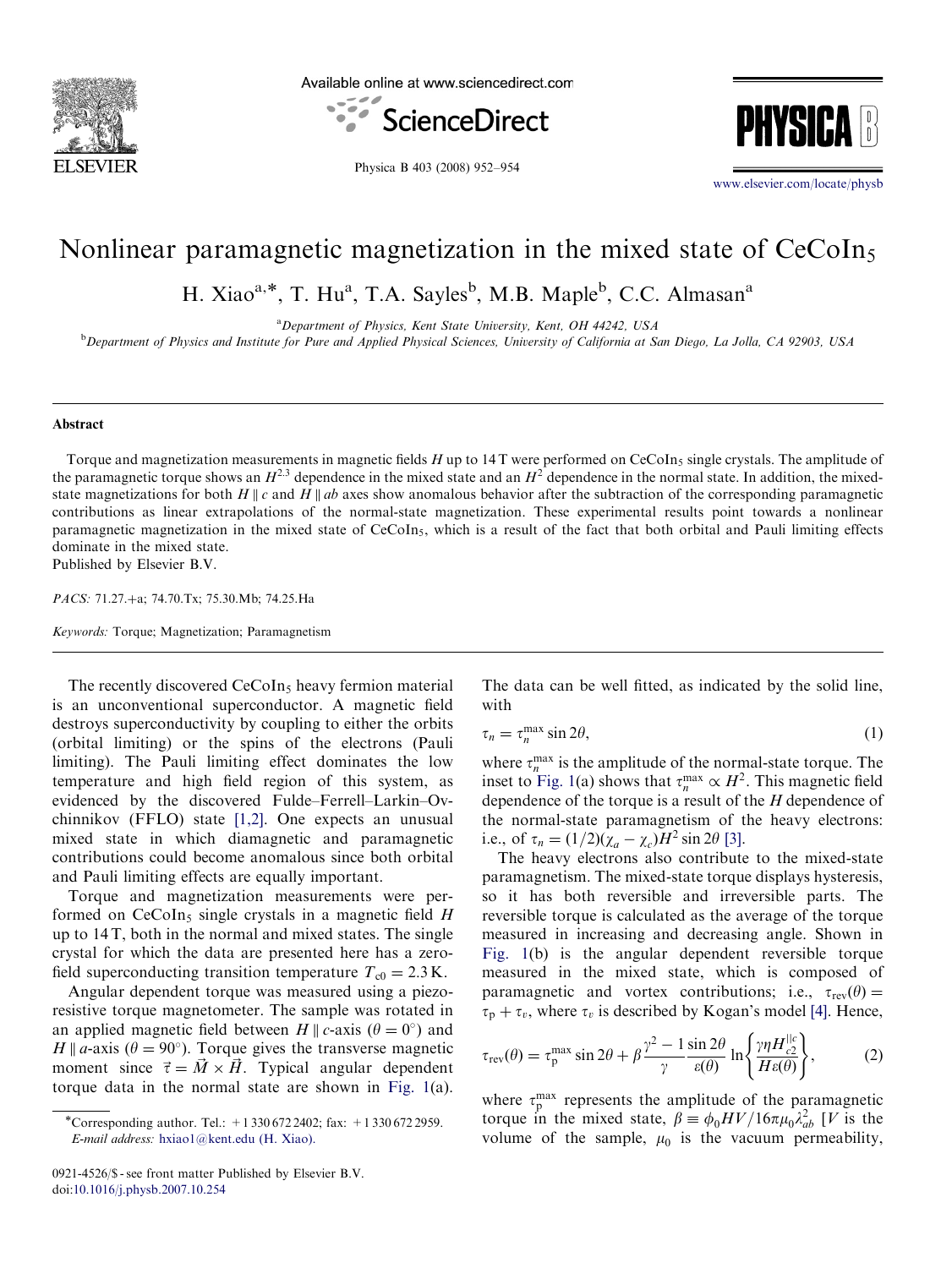<span id="page-1-0"></span>

Fig. 1. Angular  $\theta$  dependent (a) normal-state torque  $\tau_n$  and (b) mixedstate reversible torque  $\tau_{\text{rev}}$  measured at a temperature  $T = 1.9 \text{ K}$  and magnetic field  $H$  of 14 and 0.4 T, respectively. The solid lines are fits of the data with Eqs. (1) and (2), respectively. Insets:  $H$  dependence of the amplitude of the normal-state  $\tau_n^{\max}$  and paramagnetic  $\tau_p^{\max}$  torques. The solid line is a fitting curves.

 $\lambda_{ab}$  (= 787 nm, see Ref. [\[3\]](#page-2-0)) is the penetration depth in the  $\alpha_{ab}$  (= 767 km, see Ker. [5]) is the peneriation depth in the ab plane],  $\gamma = \sqrt{m_c/m_a}$ , ( $m_c$  and  $m_a$  are the effective mass for c and a directions, respectively),  $\varepsilon(\theta) = (\sin^2 \theta + \sin^2 \theta)$  $\gamma^2 \cos^2 \theta$ <sup>1/2</sup>,  $\eta$  is a numerical parameter of the order of unity, and  $H_{c2}^{\parallel c}$  is the upper critical field parallel to the *c*-axis  $[H_{c2}^{\parallel c}(1.9 \text{ K}) = 2.35 \text{ T}]$ . The solid line in Fig. 1(b) is the fit of the data with Eq. (2). The inset to Fig. 1(b) shows that  $\tau_{\rm p}^{\rm max} \propto H^{2.3}$ . The fact that the paramagnetic contribution to the mixed-state torque is not proportional to  $H^2$ implies that the mixed-state paramagnetism is not a simple extrapolation of the normal-state paramagnetic magnetization, i.e. not a linear function of H.

To get further evidence of this fact, we also performed H dependent magnetization measurements on CeCoIn<sub>5</sub>. The insets to Figs. 2(a) and (b) show the  $H$  dependence of measured magnetization  $M_{\text{mes}}$  for  $H \parallel c$  and  $H \parallel a$ -axis, respectively. The diamagnetic magnetization can be obtained by subtracting the paramagnetic contribution from  $M_{\text{mes}}$  in the mixed state; i.e.,  $M_1 \equiv M_{\text{mes}} - \chi_{c,a}H$ . Here we assume that the paramagnetic magnetization is just a simple extrapolation of the normal-state magnetization. A



Fig. 2. Magnetic field H dependence of magnetization  $M_1$  for (a)  $H \parallel c$ axis and (b)  $H \parallel a$ -axis measured at 2K. Insets: H dependence of the measured magnetization  $M_{\text{mes}}$  at  $T = 2 \text{ K}$  and  $T = 1.76, 2, 2.1 \text{ K}$ , respectively. For clarity, the curves for 2, and 2.1 K are shifted by 0.05, and 0.1 emu/g, respectively.

plot of  $M_1$  vs H is shown in Figs. 2(a) and (b) for two H directions. The obtained diamagnetic response is anomalous for both field orientations. The  $M_1(H)$  curves show kinks, as indicated by the circles. A typical diamagnetic curve has no kinks in it. So, magnetization measurements provide further evidence that the assumption that the paramagnetic magnetization in the mixed state has the same linear field dependence as in the normal state is not correct and that there must be other contributions to the mixed-state magnetization. This conclusion is consistent with the theoretical calculations of Adachi et al. [\[5\]](#page-2-0) for superconductors in which both Pauli and orbital limiting effects are important.

In summary, both angular dependent torque and magnetization measurements were performed on CeCoIn<sub>5</sub> single crystals. The amplitude of the mixed-state torque has no longer an  $H^2$  dependence, as in the normal state. The H dependent diamagnetic magnetization curves are anomalous if we subtract the paramagnetic contribution in the mixed state as an extrapolation of the normal state. Both experiments indicate that the paramagnetism in the mixed state is no longer a linear function of H. The nonlinear